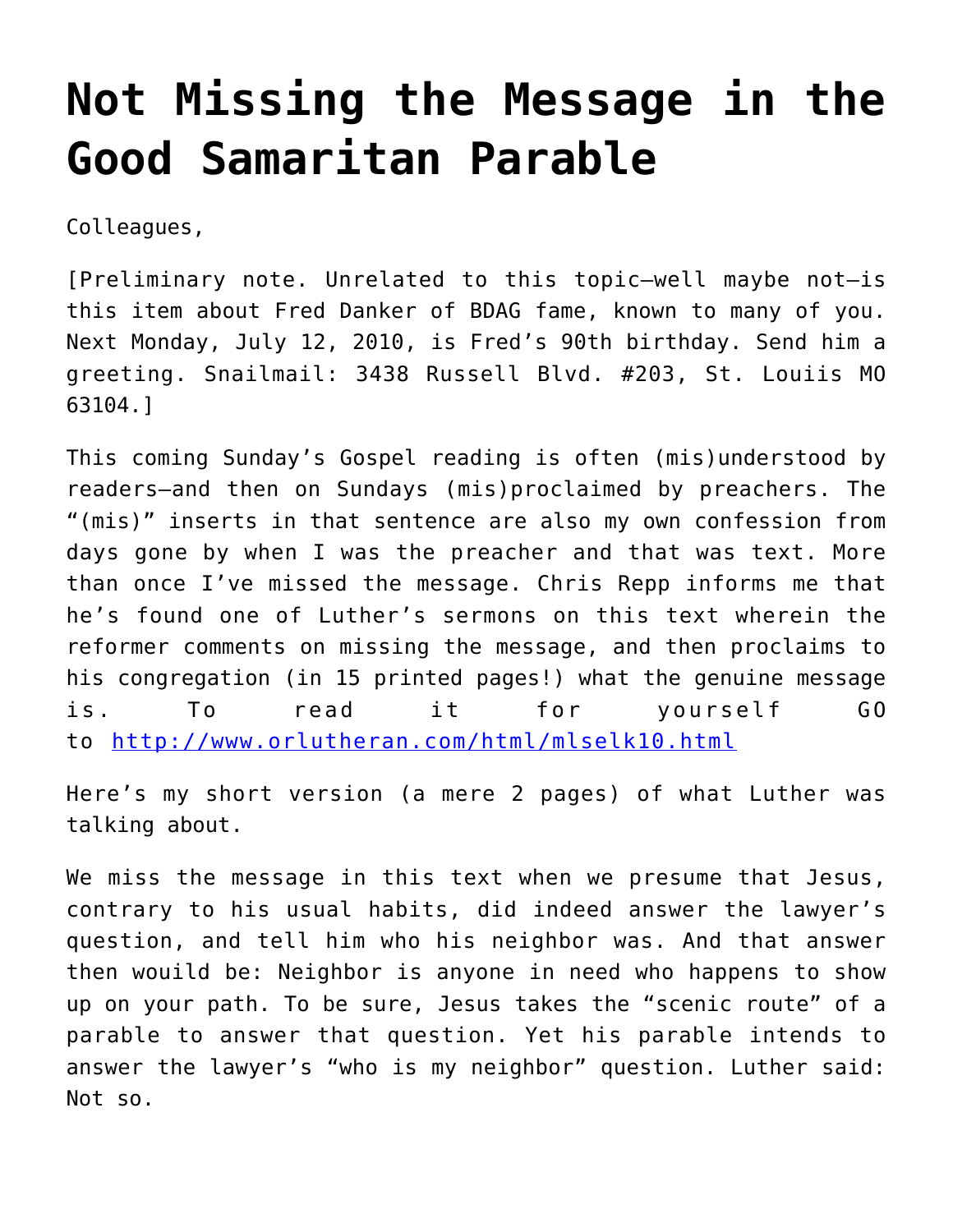That would indeed be strange coming from Jesus. For when did Jesus ever give a straight answer to the questions his challengers put to him? Instead of getting entangled in THEIR agenda, he always entangled them in HIS agenda. So we should not be expecting Jesus to give a straight answer to the "neighborquestion" from this challenger either.

Instead, with this parable Jesus is addressing HIS agenda, implicit, but mis-focused, in the lawyer's first question: "How do I get the life that lasts?" In doing so he entangles the lawyer with another question: "What does the Torah say?" Here the lawyer has competence. Well maybe not, since he answers with the Torah's Mosaic law and not with the Torah's Abrahamic promise. Not smart. And that leads to the jugular. With Moses in focus he seeks to justify himself. Imagine that! Standing before THE justifier sent by God–aka THE Good Samaritan–he's going to go it alone. What chutzpah! But now Jesus has enwebbed him and with the questioner in the palm of his hand, Jesus proceeds parabolically, taking him down a different path than he wanted to go. It finally concludes with "Gotcha!"

By this time in Luke's Gospel we ourselves should have caught on that the "life that lasts" is connection with Jesus and not greater clarity about "what is written in the law." That's what Jesus is addressing, not only here but throughout Luke's entire Gospel. And learning just who the neighbor is in order to fulfill God's commandments is, as folks say today, "not helpful" for getting to the life that lasts. Au contraire. You wind up in a ditch.

The main characters in the parable are the lawyer and Jesus. The "gotcha!" at the end is that the lawyer is the victim, already half-dead in the ditch, and standing before him at this very moment is THE Good Samaritan. Better said, HIS Good Samaritan. Now the question is addressed to him: "What is your heart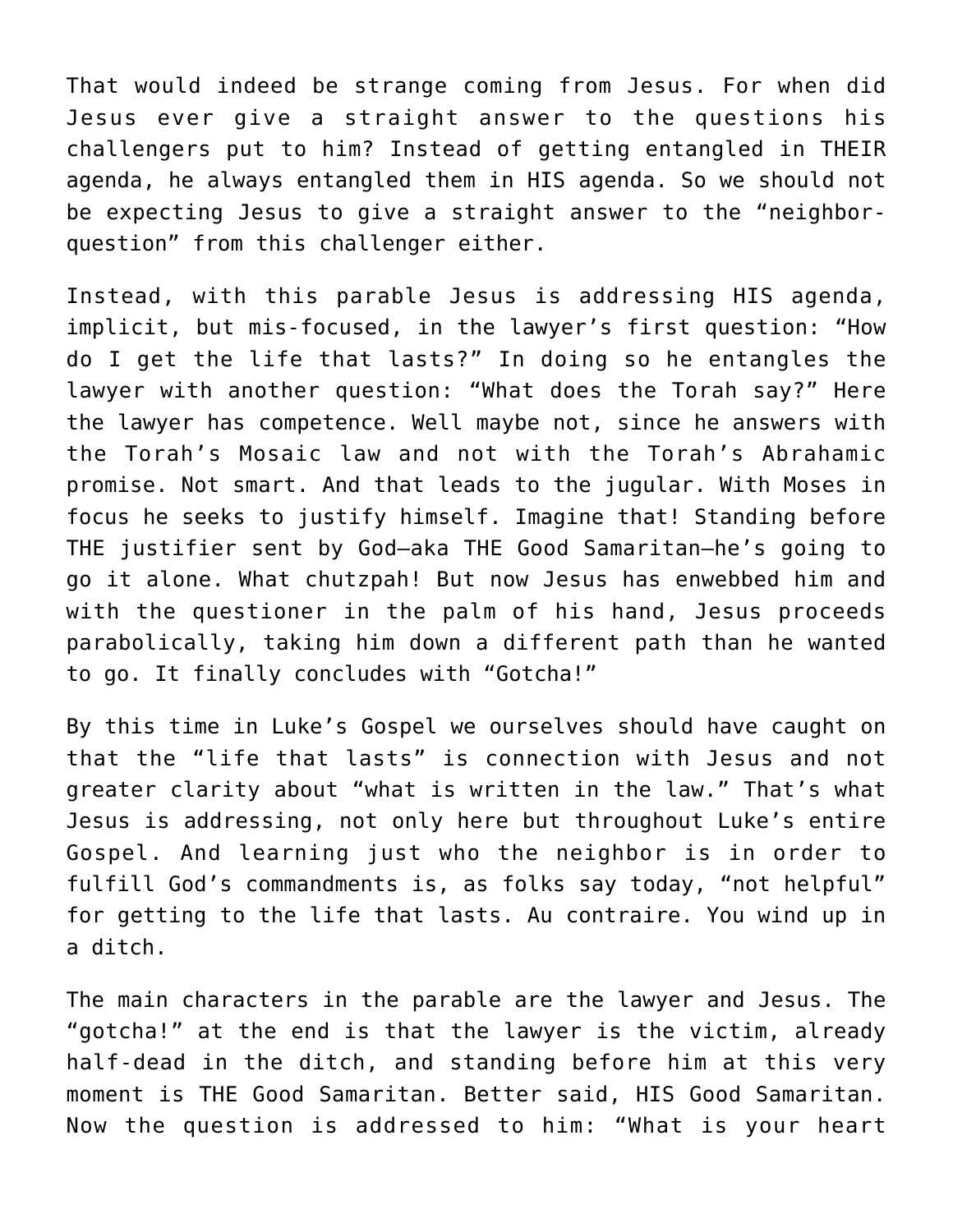hanging onto for 'dear life'?' Will you switch, or stay in the ditch?"

## In the Crossings paradigm it might go something like this:

*BAD NEWS–Nomikos*

- *1. Luke designates him right at the git-go with the Greek term "nomikos" (from "nomos," law). That means more than simply lawyer, an expert in God's law. And nomikos signals that right off the bat. He's seeking to obtain the life that lasts (=God's own) by doing something, finally, as Luke tells us, to "justify himself." Nomikos is a legalist. "Do" in order to "get" so that you wind up justified. Which is indeed the way life proceeds in the old creation. Not bad per se. But bad news — dumb, dumb, dumb — when you're seeking the life that lasts, the new creation.*
- *2. "Testing" instead of trusting Jesus [who, at the outset in this narrative, IS the "hidden" de facto Good Samaritan] in the process and trusting that law instead. The Jesus standing before him, talking with him, is not only the nomikos' Good Samaritan, but both the God and the Neighbor his law tells him to love. But the nomikos does NOT love this Jesus, "tests" him instead, thus blowing both of the 2 big commandments in one fell swoop. So by his own law-commitment, he's blown it. (But that's the stuff for the next step.)*
- *3. The nomikos is himself already half-dead in the ditch, deserted by the law as agency for life that lasts, which the parable will reveal as it unfolds. The parable is about his own life, not about someone else, some fictitious other person. The law's agents–priest/levite–are unable (unwilling?) to help him. They may not be passing him by because they are*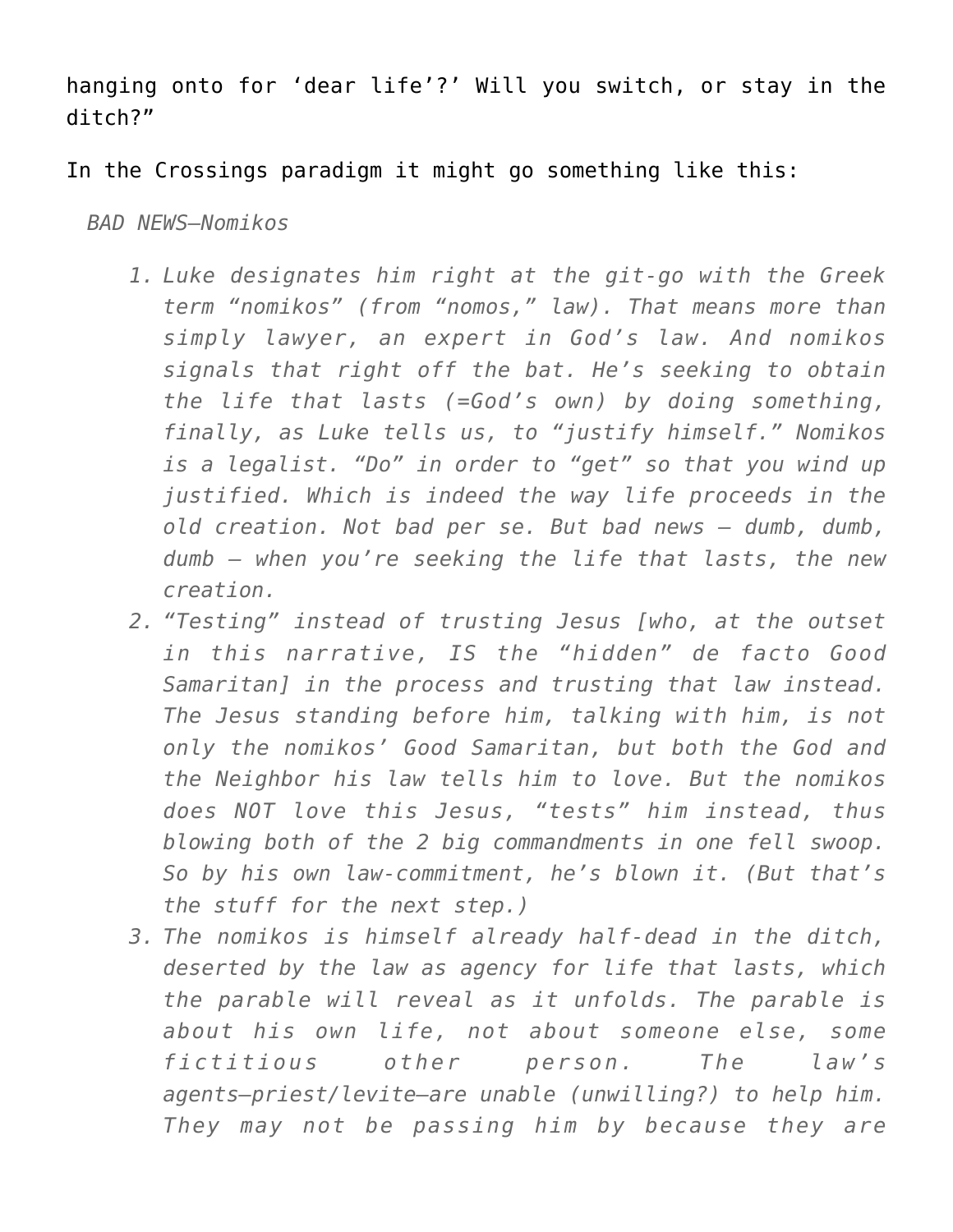*heartless. They are unable to help. He is helpless with his nomikos life, and the nomos cannot help him at all. The law is incapable of "neighboring" (v.36) him. Even worse, the law itself turns out to be the robber who by the trickery of teasing him to seek life by its agency, finally turns upon him and rends him, robbing him of the life he has and offering nothing for his healing. Halfdead now, he'll be a complete goner by sunrise.*

*GOOD NEWS The Good Samaritan the Nomikos Needs*

- *4. The Jesus talking to him IS the Good Samaritan par excellence, meeting him in his already half-dead-in-theditch nomikos existence. All the Good Sam predicates in the text are Jesus-predicates: Moved with pity. Chesedh stuff, not nomos stuff. When Good Sam is seen as Jesus himself, all of v. 34 sparkles anew: "pouring out of wine and oil, etc." are the metaphors for what Jesus is up to in Luke. [Remember he's "going up to Jerusalem" already.] V. 35 also sparkles anew when you predicate it to Jesus (you can fill in the blanks).*
- *5. The parable's concluding "go and do likewise" needs to be understood in terms of the switcheroo that Jesus does with the "neighbor" word. Not "who is the neighbor to be loved" in this parable, but who "neighbored" whom? Who was/is THE already-operating "Neighbor-lover" in the story? Good Sam turns out to be the loving neighbor, who rescues the half-dead. He is the neighbor that the nomikos needs to "love," first of all by receiving his medications. "Go and do likewise" = let this GS do his mercy/wine/oil/donkey/inn and then "promise for continuing care" for you. In other words: trust this GS standing right in front of you. That's "Go and do likewise," part One. But there's a "Go and do likewise," part two.*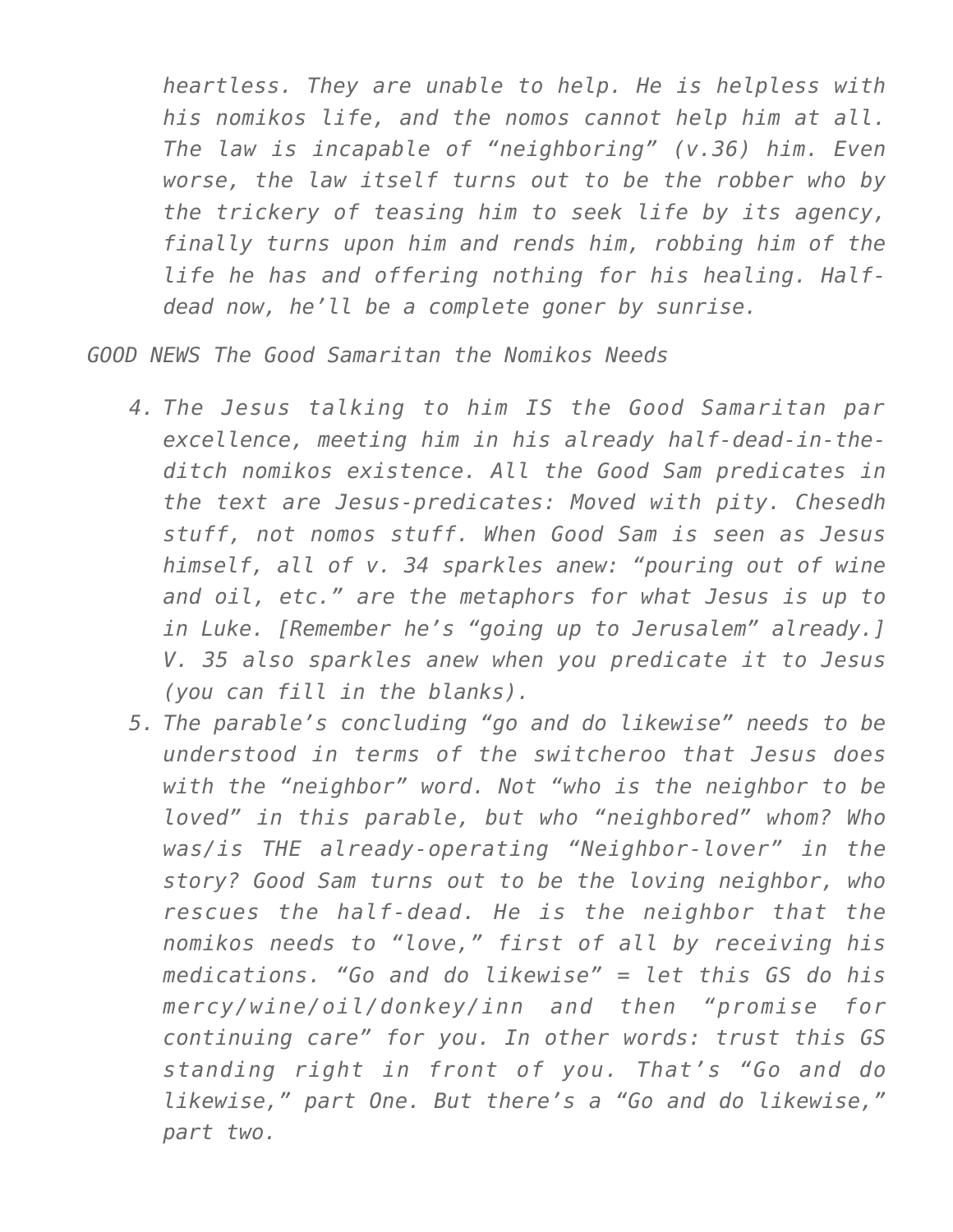*6. Part two of "Go and do Likewise" is: Be a "little" Good Samaritan for all the folks you find half-dead in their own nomikos-ditches, and pour on them not your own wine/oil, but the wine/oil of the ONE whose Good-Friday pharmacy and post-Easter "long-term clinical after-care" bestows the life that lasts. Don't fail to notice his promise to keep on "paying" to preserve it.*

The entire parable is about the topic in the nomikos' misfocused original question: "doing in order to get the life that lasts." That's soteriology. The parable is not about ethics, about being a do-gooder. It's about salvation, the same agenda we had in the July 4 gospel last Sunday.

Peace and Joy! Ed Schroeder.

P.S. In the church's ancient lectionary the pericope started two verses earlier (as Lk 10:23-37). It was the Gospel appointed for Trinity 13. It came around every year in the summertime. Those two verses may have been excised by modern lectionary scholars, hinting perhaps that they want to make a moral tale out of Luke's intended soteriological text. If so, I think that's a mistake.

There are a total of four "Jesus verses"–vv 21-24–between the Mission of the 70 text (last Sunday's Gospel) and the G.S. pericope. These four verses are the soteriological glue holding the two pericopes together. Not in vain does Luke tell us "Just then"–i.e., right after these four "Jesus" verses– the nomikos shows up to "test" Jesus. It is NOT really about getting clearer specs on the love-neighbor commandment. It's about this poor nomikos now standing before THE Good Samaritan. It's about getting connected to this G.S. when you are lethally disconnected by virtue of being hooked, as the nomikos self